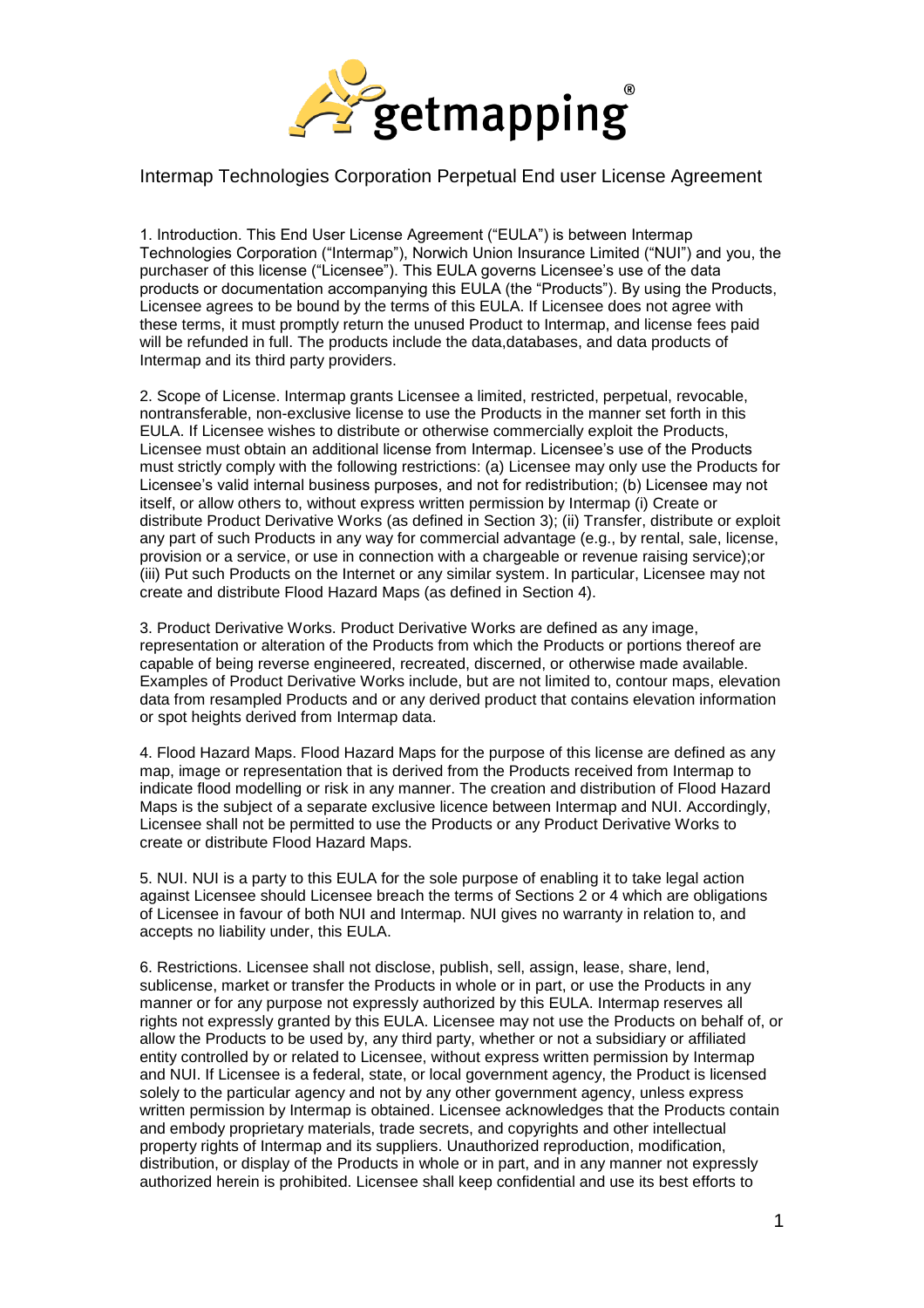

## Intermap Technologies Corporation Perpetual End user License Agreement

protect the Products and prevent their unauthorized disclosure or use. Licensee shall immediately notify Intermap upon discovering evidence of a current or threatened misuse or unauthorized use or disclosure of the Products by any party.

7. U.S. Government End Users. The Product is a "commercial item" as that term is defined at 48 C.F.R. 2.101 (Oct. 1995), consisting of "commercial computer software" and "commercial computer software documentation," as such terms are used in 48 C.F.R. 12.212 (Sept. 1995). Consistent with 48 C.F.R. 12.212 (Sept. 1995) and 48 C.F.R. 227.7202-1 throughout 227.7202-4 (June 1995), all U.S. Government End Users acquire the Products with only those rights set forth herein. Contractor/manufacturer is Intermap Technologies Inc., Englewood, Colorado, USA. If the Products are used in connection with the performance of any government contracts or subcontracts, Licensee shall ensure that (i) the Products shall not constitute a deliverable under any governmental contracts or subcontracts; and (ii) in no event shall a government entity acquire any rights other than those provided in this Section.

8. LIMITED WARRANTY AND DISCLAIMERS. INTERMAP WARRANTS FOR SIXTY (60) DAYS AFTER THE DELIVERY OF THE PRODUCTS THAT THE DATA DELIVERED WILL BE OF THE AREA OF INTEREST ORDERED AND THE MEDIA USED TO CARRY THE DATA WILL BE FREE FROM MATERIAL PHYSICAL DEFECTS. LICENSEE'S SOLE REMEDY ANDINTERMAP'S SOLE OBLIGATION UNDER THIS LIMITED WARRANTY SHALL BE FOR LICENSEE TO RETURN THE DEFECTIVE MEDIA TO INTERMAP WITHIN THE WARRANTY PERIOD, AND TO RECEIVE REPLACEMENT MEDIA. EXCEPT FOR THE LIMITED WARRANTY SPECIFIED HEREIN, THE PRODUCTS ARE PROVIDED WITHOUT WARRANTY OF ANY KIND, AND ALL WARRANTIES OF NONINFRINGEMENT, MERCHANTABILITY AND FITNESS FOR A PARTICULAR PURPOSE ARE EXPRESSLY EXCLUDED. INTERMAP DOES NOT WARRANT THAT THE PRODUCTS WILL MEET LICENSEE'S NEEDS OR EXPECTATIONS OR THAT USE OF THE PRODUCTS WILL BE ERROR FREE OR UNINTERRUPTED. IN NO EVENT SHALL INTERMAP BE LIABLE FOR ANY CLAIM OR LOSS INCURRED BY LICENSEE, INCLUDING WITHOUT LIMITATION COMPENSATORY, INCIDENTAL, INDIRECT, SPECIAL, CONSEQUENTIAL OR EXEMPLARY DAMAGES, EVEN IF ADVISED OF THE LIKELIHOOD OF SUCH DAMAGES. THIS LIMITATION APPLIES TO ALL CAUSES OF ACTION, INCLUDING WITHOUT LIMITATION BREACH OF CONTRACT OR WARRANTY OR TORT. IF THE LIMITATION OF LIABILITY SET FORTH IN THIS AGREEMENT SHALL FOR ANY REASON BE HELD UNENFORCEABLE OR INAPPLICABLE, LICENSEE AGREES THAT INTERMAP'S LIABILITY SHALL NOT EXCEED THE LICENSE FEES PAID BY LICENSEE TO INTERMAP WITH RESPECT TO THE PRODUCTS AT ISSUE.

9. Term and Termination. This EULA shall become effective upon use of the Products and shall continue in force until terminated as provided herein. This EULA shall terminate immediately if Licensee fails to comply with any of its terms. Upon termination of this EULA for any reason, Licensee shall deliver to Intermap all copies and embodiments of the Products and certify in writing that no copies are left in Licensee's possession.

10. Dispute Resolution and Governing Law. This EULA shall be construed and enforced in accordance with the laws of the State of Colorado notwithstanding its conflict of laws provisions. The parties agree to attempt to settle any claim or controversy arising under this EULA through consultation and negotiation in the spirit of mutual friendship and cooperation. If such attempts fail, then the dispute shall first be submitted to a mutually acceptable neutral advisor for initial fact finding in preparation for mediation or other form of alternate dispute resolution. The exclusive jurisdiction and venue for any lawsuit or other dispute resolution proceeding between the parties arising out of this EULA shall be in Denver, Colorado, USA. The parties consent and submit to the exclusive personal jurisdiction of the courts resident in Denver, Colorado.